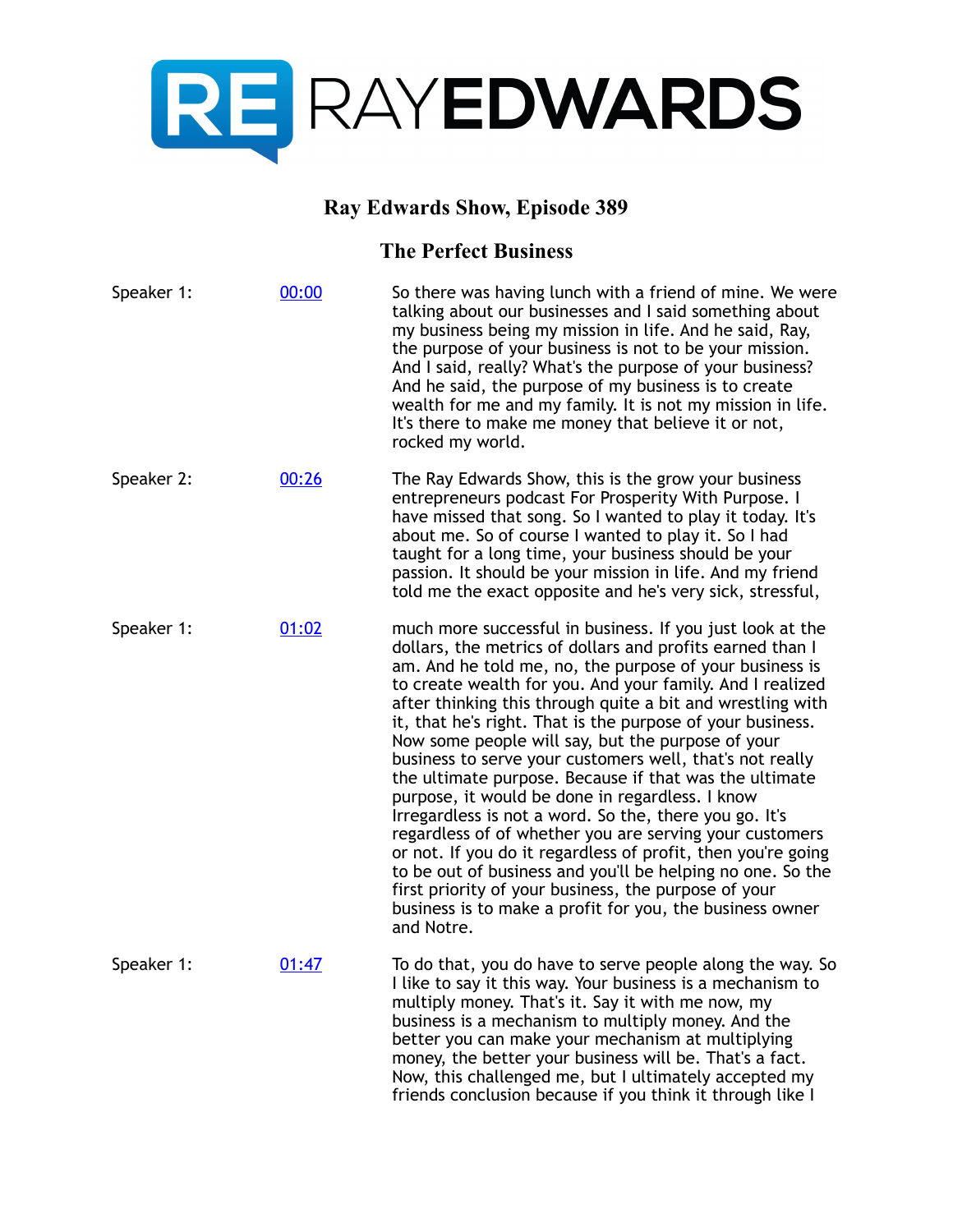|            |       | did, you'll find it's flawlessly logical. Now, this does not<br>mean that your business cannot also serve as your mission<br>and your passion. For me right now in my life, my<br>business is exactly that is it is my mission and my passion.<br>I love what I'm doing, teaching people to multiply their<br>money through marketing copy and techniques that bring<br>more customers more often at a cost you can afford for<br>acquiring them so that you can profit more and in turn<br>serve more people.                                                                                                                                                                                                                                                                                                                                                                                                                                                                                                                                                                             |
|------------|-------|--------------------------------------------------------------------------------------------------------------------------------------------------------------------------------------------------------------------------------------------------------------------------------------------------------------------------------------------------------------------------------------------------------------------------------------------------------------------------------------------------------------------------------------------------------------------------------------------------------------------------------------------------------------------------------------------------------------------------------------------------------------------------------------------------------------------------------------------------------------------------------------------------------------------------------------------------------------------------------------------------------------------------------------------------------------------------------------------|
| Speaker 1: | 02:47 | I love doing this, so it does not mean that your business<br>cannot also serve as your mission and your passion, but<br>that can't be the only reason you're doing it. It does mean<br>that your business being your mission or your passion is<br>not required for your business to be perfect for you. You<br>may have a business that you're not passionate about,<br>that's not really your mission in life, but it's very<br>profitable and it just runs on its own. We have people<br>that run it for you and it makes you profit, brings wealth<br>to you and your family and that's all you need from it and<br>that's perfectly okay. Now, I do believe that your business<br>either needs to do one of these two things. It either<br>needs to fulfill your mission like mine does through its<br>existence. It's through the nature of what we're doing or<br>it needs to facilitate your mission. In other words, it<br>supplies you with enough wealth that you can go out and<br>do your mission because you have the funds, the money<br>to do that and that, oh is a fact. |
| Speaker 1: | 03:41 | If you're a business owner or entrepreneur who would like<br>my help multiplying your money, I'm available for a very<br>limited number of day with ray engagements this year.<br>This is an intense day long consult with me personally<br>from 8:00 AM to 5:00 PM the investment is not small. It's<br>\$18,000 if you come to my place in Spokane, if you want<br>me to come to you, it's 25,000 plus my travel expenses.<br>Now please only inquire into this if you are serious and<br>the investment does not pose a problem for you. Note all<br>personal copywriting engagements which are few and far<br>between, but if you want to engage me to write copy for<br>you must begin with one of these nonrefundable<br>consultation days to make sure we're a good fit for one<br>another. If you want to book a day with me, please fill<br>out the application@daywithre.com that's day with<br>re.com now simple hacks that make live cheaper, easier<br>and faster.                                                                                                            |
| Speaker 1: | 04:34 | Raise tip of the week. The tip of the week this week is a<br>dual tip. I have two tips that go together. First, Ulysses,<br>this is the ultimate writing APP for writers and it works on<br>Mac, iPad and iPhone and it synchronizes between all<br>three. I'll get to that in a moment. This is a focused<br>writing environment kind of APP. You've seen distraction,<br>free writing. This is what this is like, but it also has                                                                                                                                                                                                                                                                                                                                                                                                                                                                                                                                                                                                                                                        |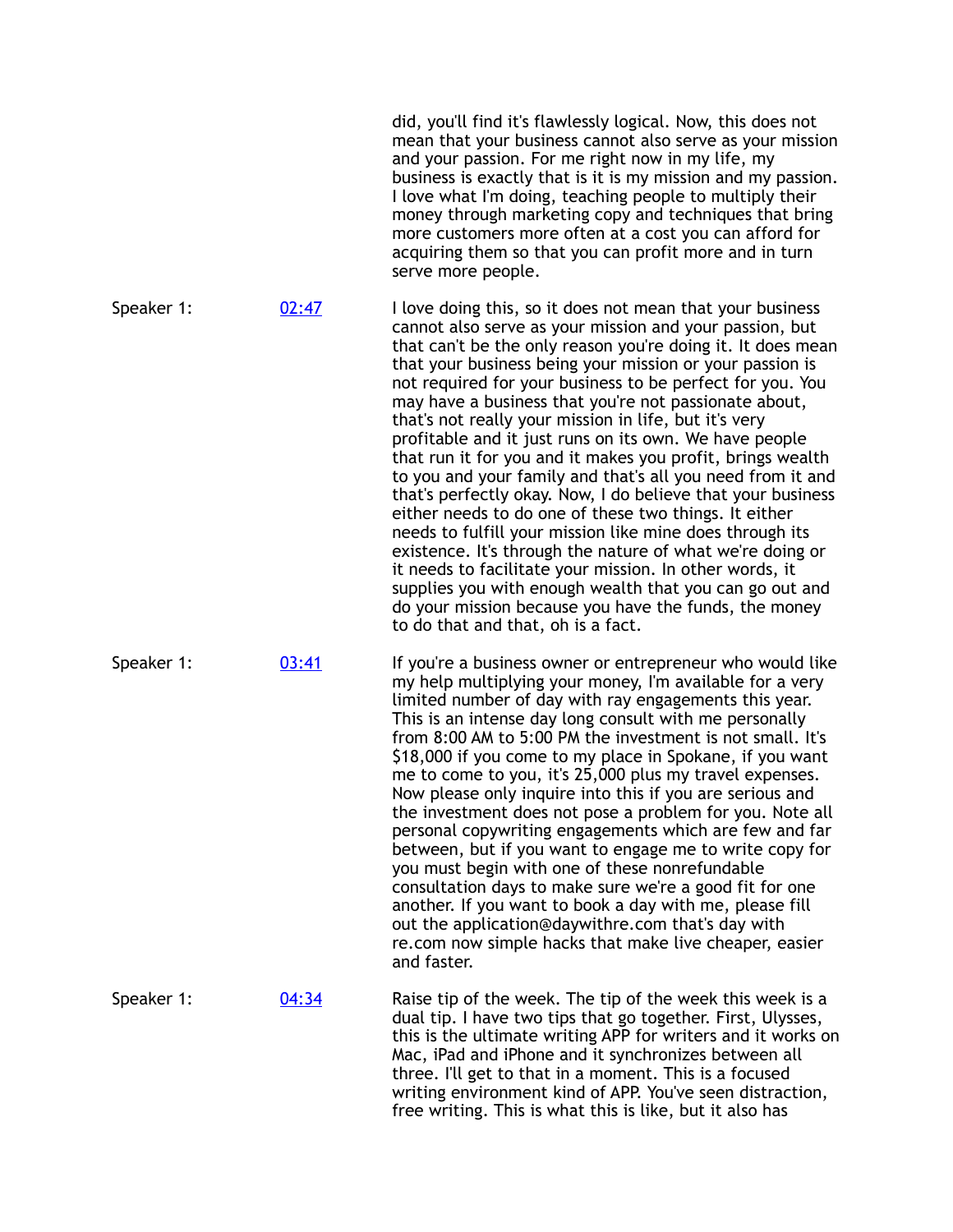|            |       | effective document management. It has fast sinking and<br>flexible export so you can make your list is your first<br>choice to do all your writing, which is what I'm doing right<br>now. I'm doing all my writing in Ulysses helps me organize<br>my writing, keep it in an orderly fashion work and find<br>what I'm looking for at a moment's notice. It helps you<br>focus on what you want to say instead of how you're<br>saying it and you shouldn't be worrying about layout and<br>all that stuff while you're writing anyway should be<br>thinking about what you're trying to say.                                                                                                                                                                                                                                                                                                                                            |
|------------|-------|------------------------------------------------------------------------------------------------------------------------------------------------------------------------------------------------------------------------------------------------------------------------------------------------------------------------------------------------------------------------------------------------------------------------------------------------------------------------------------------------------------------------------------------------------------------------------------------------------------------------------------------------------------------------------------------------------------------------------------------------------------------------------------------------------------------------------------------------------------------------------------------------------------------------------------------|
| Speaker 1: | 05:21 | You can organize all your projects in one place. I can you<br>tell him in love with this app, I don't have an affiliate link<br>for him. I'm just telling you I want you to try this app. If<br>you're a writer and you love to write and you want to be<br>more organized, going to put all your writing in one<br>repository, one sole source where the truth lives about<br>your writing. This is the place to do it. And if you, if<br>you're like me and you don't like all the countless menus<br>on Microsoft word, you're, this is a clean, intuitive<br>workspace. Having many options on your word processor<br>can become too many options and complex usually turns<br>into complicated. You'll list these, brings you what's<br>essential for writing, and it keeps us advanced features<br>out of the way until you actually need them. So it's<br>beautiful.                                                              |
| Speaker 1: | 05:58 | It's focused and it turns work hours into fun time. Happy,<br>wonderful fun time writing you lyses.app ulysses.app.<br>Check it out. They have a free trial. You can check it out.<br>It works on your Mac, your iPad, and your iPhone, so you<br>can write on any of your devices. They're always<br>synchronized. It's a beautiful thing. Now the second tip is<br>what led to the first one I discovered Sean [inaudible]<br>learn Ulysses video course on the sweet setup site, the<br>sweet setup.com. Shawn Blank, if you're not familiar with<br>him, is a fantastic writer. Independent blogger has been<br>doing that for quite a number of years. I love his work<br>and I just happened to see one of his videos promoting his<br>learning Ulysses course, and I'd heard of Ulysses, I'd heard<br>people talk about it. Michael Hyatt had been praising it. I<br>thought, we'll check this course out and see what it's like. |
| Speaker 1: | 06:45 | So I started watching some of the sample videos and I<br>bought the course before he even had the APP. This is a<br>video course and helps you take your notes, your ideas<br>and writing. As Shawn puts it from scattered structured,<br>he'll show you how to use Ulysses to capture your ideas,<br>organize your writing and save time with a new improved<br>writing workflows. And this is what I really love about this<br>course. There are 30 lessons in here. They show you how<br>to use the interface of the APP, shows you all the<br>features, how to make use of them, how to organize your<br>writing. But what I really like about this course is the                                                                                                                                                                                                                                                                    |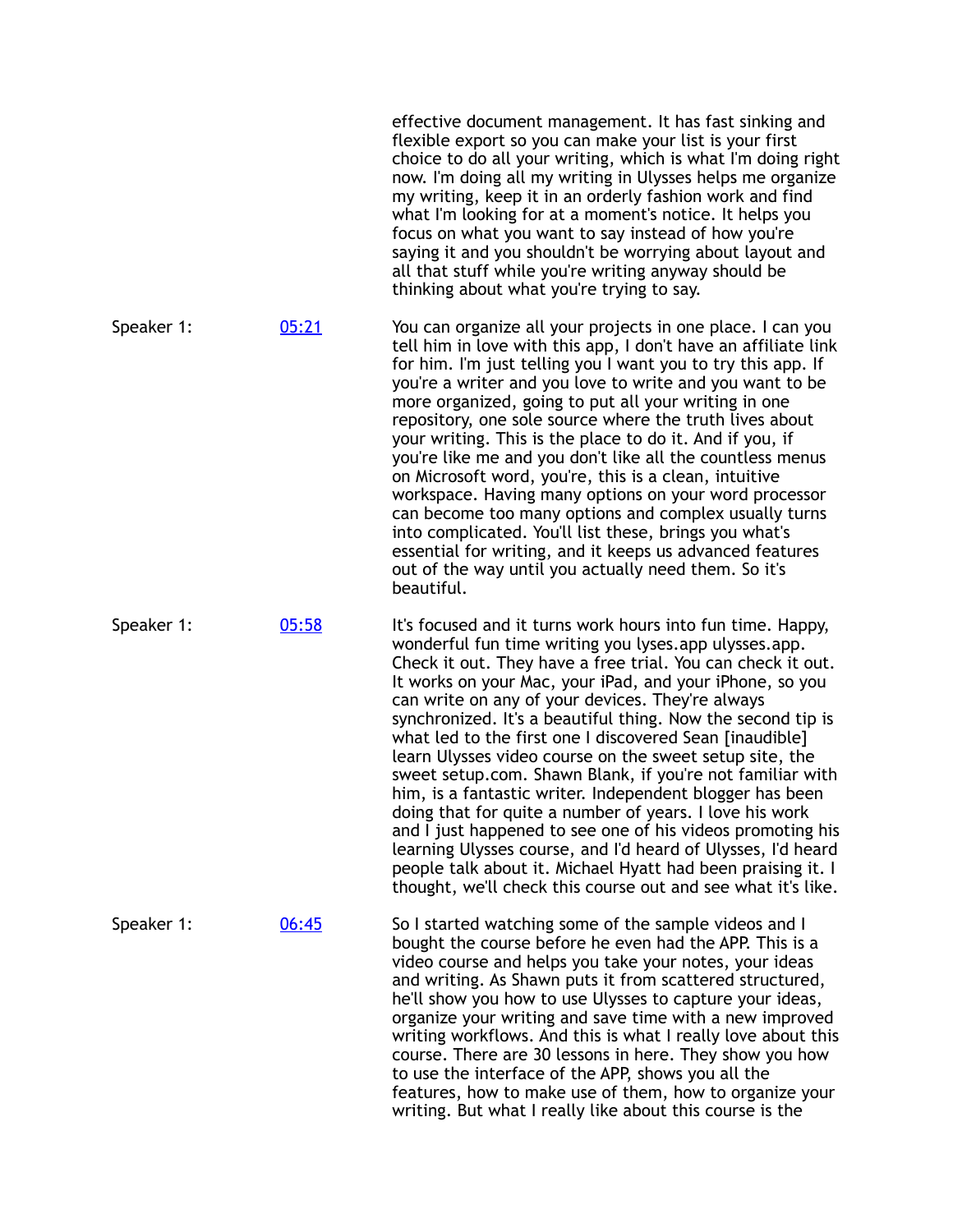|            |       | workflows and the writing setups that other writer's<br>share. And the two videos that I liked the most, or both<br>by guys named Shawn, Shawn Blanc and Sean McKay, both<br>give their whole workflow of how they use Ulysses, how<br>they set it up for their writing, and these two videos, in<br>my opinion, are worth the entire cost of the course in<br>total.                                                                                                                                                                                                                                                                                                                                                                                                                                                                                                                                                                                                                                              |
|------------|-------|--------------------------------------------------------------------------------------------------------------------------------------------------------------------------------------------------------------------------------------------------------------------------------------------------------------------------------------------------------------------------------------------------------------------------------------------------------------------------------------------------------------------------------------------------------------------------------------------------------------------------------------------------------------------------------------------------------------------------------------------------------------------------------------------------------------------------------------------------------------------------------------------------------------------------------------------------------------------------------------------------------------------|
| Speaker 1: | 07:35 | If you got nothing else with these, it'd be worth it. I've<br>rearranged the way I organize my writing thanks to these<br>two guys in these two videos and there are more setups<br>in there to take a look at, but those are the two I liked<br>the best. So the course, how much is it? It's like 50 bucks.<br>Sean, you should charge more for this, but I'm glad you<br>didn't before I bought it. So I bought the course, then I<br>bought Ulysses and then switched all my writing to<br>Ulysses. So that's how strongly I feel about this. Check out<br>Ulysses the APP and check out the learn Ulysses<br>course@thesweetsetup.com [inaudible] does anyone want<br>to live a life that is long and prosperous? Spiritual<br>Foundation? I feel like on spiritual foundations about once<br>every three months, I have to hit this subject again<br>because there's so much misunderstanding about it and it<br>is about the idea that if we're followers of Jesus, of<br>Christ, that we must be selfless. |
| Speaker 1: | 08:22 | That being a business person who wants to make a profit<br>and become wealthy is wrong. That it's against the<br>Christian ethos. And this begs the whole question was<br>Jesus and Christian. We'll leave that discussion for<br>another time, but if you follow Christ, then I'm here to<br>tell you that in my opinion, it's very clear to me that<br>having rational self interest in building a successful,<br>prosperous business in life is not only not wrong, it is the<br>right thing to do. And if you're one of those people who<br>likes to say, well, you're too on yourself, you should be<br>focused on others, it'd be other focused. Well, you can't<br>be focused on others the way Jesus instructed you to<br>unless you first are focused on yourself because he says<br>the greatest commandments. He was asked teacher, what<br>is the greatest commandment? And he said, love the Lord<br>your God with all your heart, all your soul, and all your<br>mind.                               |
| Speaker 1: | 09:15 | And the second one is like it. Love your neighbor as you<br>love yourself. So what does that presuppose? It<br>presupposes that you must love yourself before you can<br>love your neighbor and you cannot love your neighbor any<br>better than you love yourself. So if you want to love<br>other people more, you have to love yourself more first.<br>That'll mess with your theology a little bit. Just let it soak<br>in. And now our feature presentation, so a lot of my<br>readers are looking for the perfect business to be in. And<br>I started this podcast out starting about the purpose of                                                                                                                                                                                                                                                                                                                                                                                                         |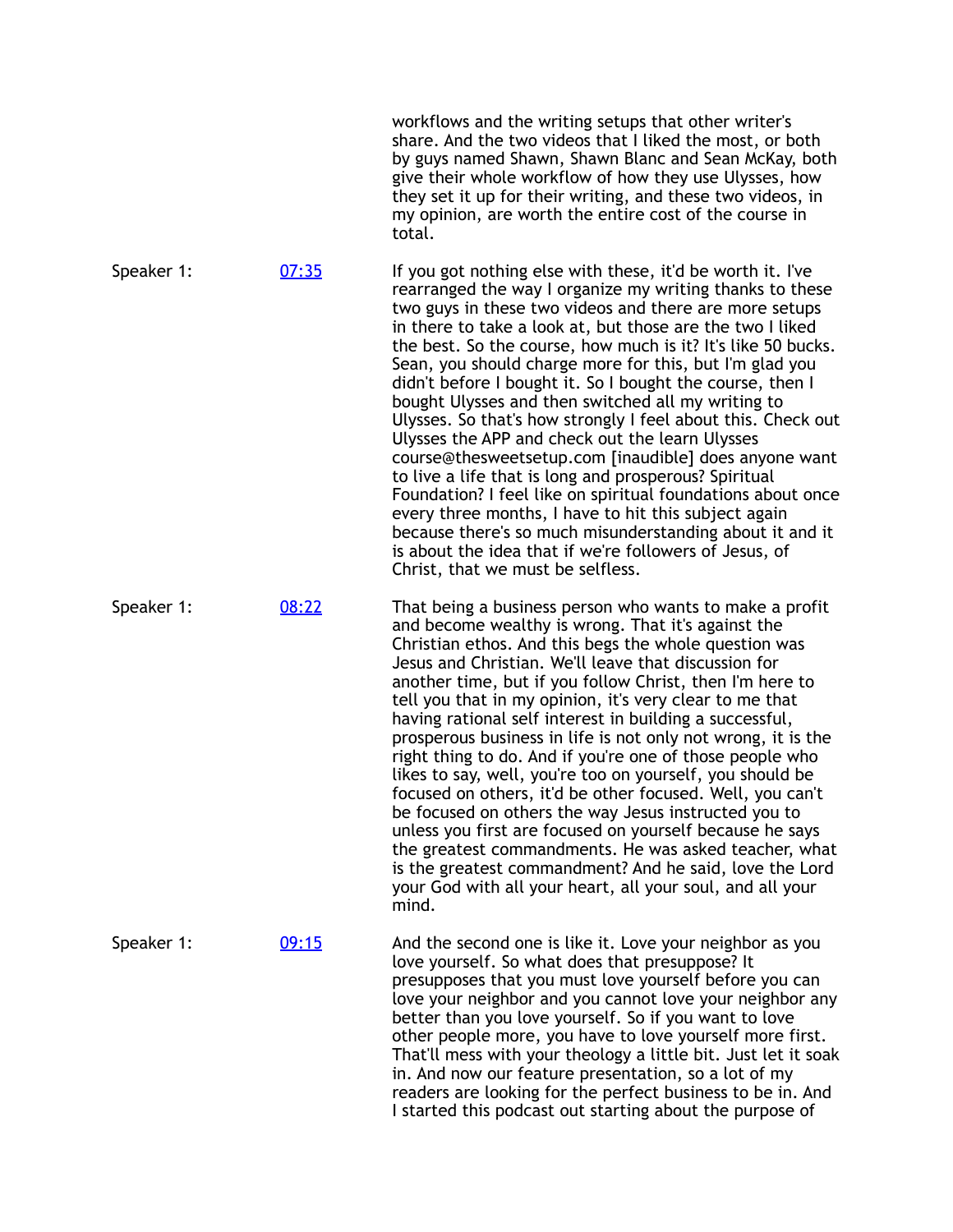|            |       | your business is to multiply your money and to create<br>wealth for you and your family. And you want your<br>business to be a mechanism to multiply money. So the<br>next logical, yeah, if you're looking to start a business you<br>should ask is, well, what is the best mechanism for<br>multiplying my money?                                                                                                                                                                                                                                                                                                                                                                                                                                                                                                                                                                                                                                        |
|------------|-------|------------------------------------------------------------------------------------------------------------------------------------------------------------------------------------------------------------------------------------------------------------------------------------------------------------------------------------------------------------------------------------------------------------------------------------------------------------------------------------------------------------------------------------------------------------------------------------------------------------------------------------------------------------------------------------------------------------------------------------------------------------------------------------------------------------------------------------------------------------------------------------------------------------------------------------------------------------|
| Speaker 1: | 10:05 | And I haven't answered what the perfect business is. I'm<br>going to tell you the answer shortly, but first, let's kind of<br>set the stage and talk about why you're looking for a<br>business to start or a side hustle to get into. It's got to be<br>because you're not totally satisfied with the one you have<br>is your main hustle, right? Maybe you're feeling like you<br>need a new gig. Maybe you feel like you're gonna be<br>downsized or fired. Maybe you had been fired. Maybe<br>you're just sick of what you're doing. Maybe you'd like<br>some more freedom and autonomy. Maybe you're tired of<br>asking people when you can go to the bathroom or when<br>you can go on vacation. I remember when I worked in<br>radio at, one of the things I resented was at four weeks<br>of vacation that year I left radio, but I couldn't take them<br>all at the same time. I can only take them one week at a<br>time. That was totally lame. |
| Speaker 1: | 10:48 | I wanted to take a month off, and if they let me, I<br>might've still been in radio, so thank God they wouldn't<br>let me, but I wanted freedom. Maybe that's what you<br>want. Maybe you, maybe you're afraid that if you don't do<br>this now, if you don't start a business now, you're never<br>going to realize your dreams. You may be at that point in<br>your life where you're like, you know, I'm not as young as<br>I once was. I've got stuff I said I was gonna do. I gotta do<br>it now. Whatever your reason for wanting to start a<br>business, as you look around at what's available online,<br>which is where most people turn, most people think,<br>well, I should start an online business. All these<br>businesses are making money online, but then we started<br>thinking maybe it's too late and there's so many different<br>choices to think about.                                                                            |
| Speaker 1: | 11:25 | You could get into adsense or Facebook ads or Facebook<br>groups or Instagram. You can become an Instagram<br>influencer, whatever that is, or a youtube influencer or<br>maybe a digital course builder. Maybe you could do live<br>events, big ones, small ones, medium size ones. If you<br>could speak at events and sell stuff, maybe you could do<br>coaching or be an expert and maybe you can get into<br>affiliate marketing or you could be a JV broker. You can<br>do product launches, you can do content marketing, you<br>could do social media marketing, you can do so many<br>things. A fulfilled Amazon business. Friend of mine<br>worked at that for many, many months. Finally<br>abandoned it now because it didn't work, but he was<br>working too much on it, I think was the reason. There's an                                                                                                                                   |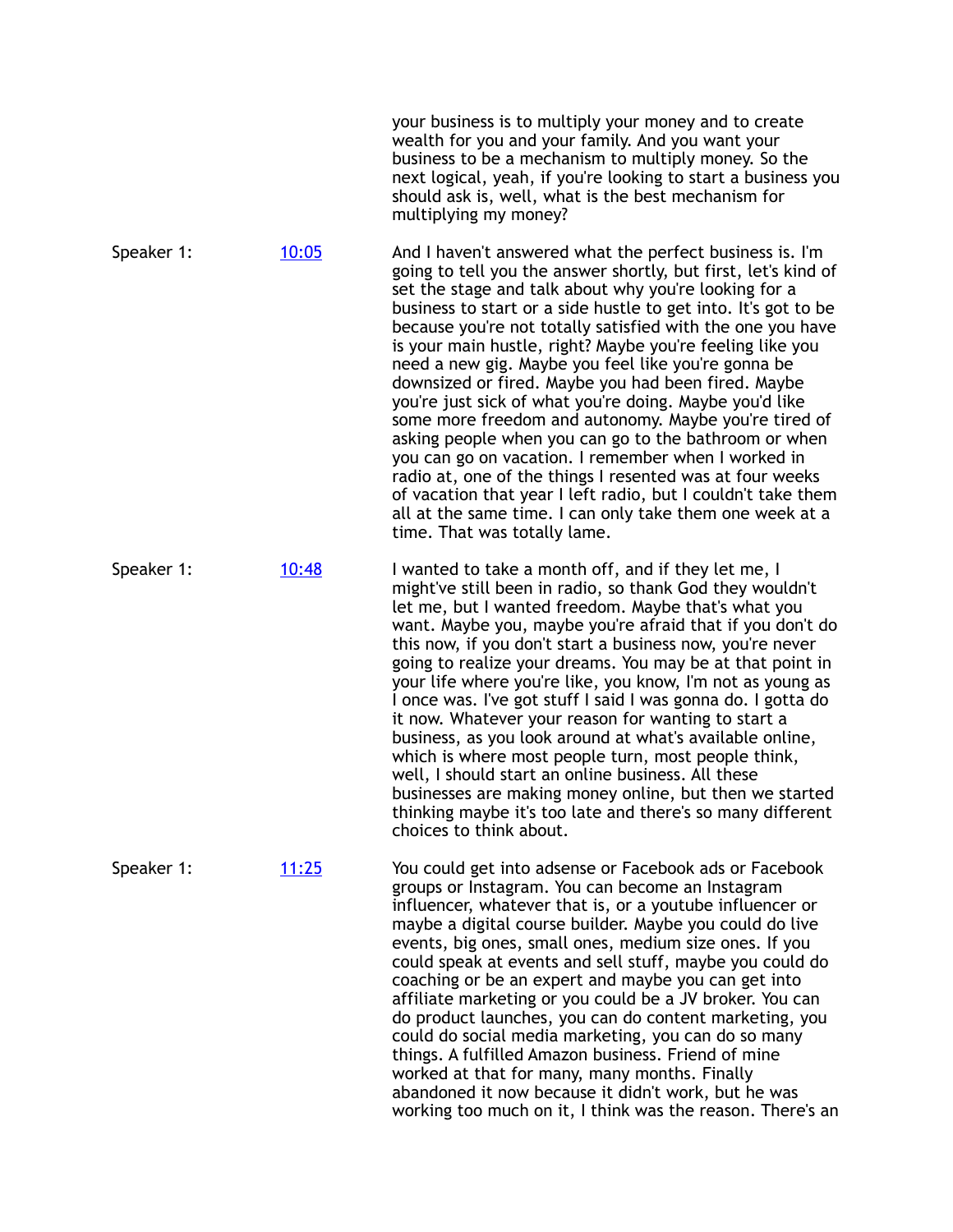|            |              | opportunity here in all these things I just shared with you<br>if you can see it, because all these business opportunities<br>I just told you about and there's many more.                                                                                                                                                                                                                                                                                                                                                                                                                                                                                                                                                                                                                                                                                                                                                                                                                                                                                                                                                                                                                                                                                                                                                                                                            |
|------------|--------------|---------------------------------------------------------------------------------------------------------------------------------------------------------------------------------------------------------------------------------------------------------------------------------------------------------------------------------------------------------------------------------------------------------------------------------------------------------------------------------------------------------------------------------------------------------------------------------------------------------------------------------------------------------------------------------------------------------------------------------------------------------------------------------------------------------------------------------------------------------------------------------------------------------------------------------------------------------------------------------------------------------------------------------------------------------------------------------------------------------------------------------------------------------------------------------------------------------------------------------------------------------------------------------------------------------------------------------------------------------------------------------------|
| Speaker 1: | <u>12:11</u> | That was just a sampling is just a smattering. The<br>scratching of the surface. The opportunity is something<br>that all these businesses have in common. They all need<br>the same thing. What is the common thread that lies at<br>the core of all these businesses? What is the one skill in<br>business that rules all the others that allows you to<br>multiply money? What is the mechanism for multiplying<br>money? It is persuasive communication isn't it? Isn't that<br>at the root of all success in business, making the sale,<br>getting a job, convincing your boss the new plan is a good<br>plan. Persuasive communications as the heart of all<br>success in business and what is copywriting? It is<br>persuasive communication in print or on a screen typed<br>out on a screen is the written word and you might say,<br>well, what about the spoken word? What about podcast?                                                                                                                                                                                                                                                                                                                                                                                                                                                                                  |
| Speaker 1: | 13:07        | Well, I wrote notes before I started this podcast. I wrote<br>copy before I started the podcast. I think it's starting a<br>copywriting business that is the perfect business. You<br>don't have to be dusty FCE, you don't have to be Faulkner,<br>you don't even have to be Robert B. Parker or Lee Child.<br>They write very simple, punchy pros. It's the late Robert<br>B. Parker loved his books. You don't have to be a great<br>writer, you just have to be a competent writer and<br>become a good copywriter and you could have a business<br>that pays you very, very well. That's what's happened for<br>me. I've been doing this since 2005 full time. It has not<br>let me down in any single year since then. So why do I<br>think copywriting is the perfect business to start? I'll give<br>you five reasons why coming up next. I just want to<br>remind you not to forget. We have a worksheet from<br>today's episode. We turned to key ideas from this show<br>into a worksheet that helps you turn the ideas into<br>action. Get Your Free worksheet@rayedwards.com slash<br>three eight nine it's reyers.com/three eight nine and<br>while you're there, subscribe to the show. It's free, it's<br>convenient, and for simple instructions about how to<br>subscribe, just go to [inaudible] dot com slash subscribe<br>we'll show you how to do it so easily. |
| Speaker 1: | <u>14:24</u> | All right, back to the five reasons why starting a<br>copywriting business is the perfect business. Reason<br>number one, those who write rule writers wield influence<br>and shape people. They shape cities, they shape nations,<br>they shape history. Think about the American revolution.<br>What was it? The heart of the beginning of the revolution?<br>What fueled the fire? You may or may not know this. It<br>was papers written by the founding fathers, pamphlets,<br>the federalist papers. So much material was written and<br>passed around. It was copy. It was persuasive                                                                                                                                                                                                                                                                                                                                                                                                                                                                                                                                                                                                                                                                                                                                                                                          |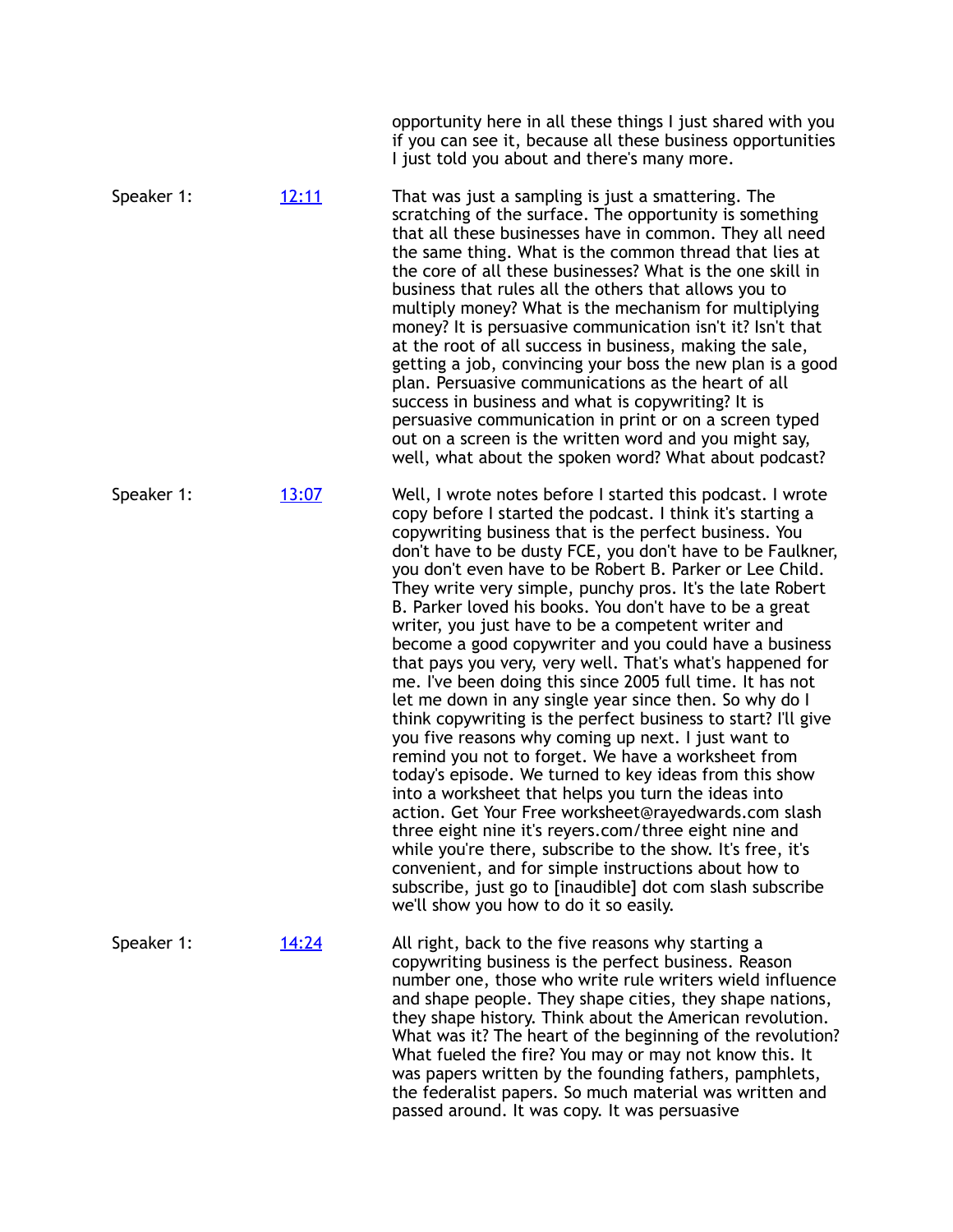|            |              | communication in the form of writing and you might say,<br>well yeah, they didn't have the Internet back then. What<br>we do now, so it's even more applicable now than it was<br>then. The Gettysburg address, powerful communication<br>written. The Apocryphal story is on the back of an<br>envelope. Nelson Mandela spoke to the world about<br>freedom and forgiveness and changed the course of<br>history. Martin Luther King Junior, John F. Kennedy,<br>Ronald Reagan, Mr Gorbachev, tear down this wall. Those<br>are words that live in history. Al Gore, just so I can go to<br>the other side in case you get her upset, cause I've<br>mentioned Ronald Reagan, Al Gore's inconvenient truth<br>has had lasting impact on the world. Whether you agree<br>with them or not with you like it or not, both Reagan and<br>Gore have had lasting impact because of the words that<br>communicated. Persuasive communication, persuasive<br>writing rules, those who write rule the world count on it.<br>What part of the world do you want to rule? |
|------------|--------------|----------------------------------------------------------------------------------------------------------------------------------------------------------------------------------------------------------------------------------------------------------------------------------------------------------------------------------------------------------------------------------------------------------------------------------------------------------------------------------------------------------------------------------------------------------------------------------------------------------------------------------------------------------------------------------------------------------------------------------------------------------------------------------------------------------------------------------------------------------------------------------------------------------------------------------------------------------------------------------------------------------------------------------------------------------------|
| Speaker 1: | 15:58        | Reason number two, a copywriting business is the perfect<br>business. You can write yourself out of any situation into<br>a better one. Now think that through with me. You can<br>write yourself out of any situation into a better one. You<br>can write a letter to somebody you love, that you're<br>having problems with or somebody that you know that<br>you want to have love with and you can write them a<br>letter that can change the whole relationship. You can<br>write yourself a letter that gets you out of the job. You're<br>going into a new job. You can write a very short letter<br>that just gets you out of the job. You're in like goodbye. I<br>quit.                                                                                                                                                                                                                                                                                                                                                                              |
| Speaker 1: | <u>16:33</u> | I discovered in radio that I could write mind movies. One<br>of the things that distinguished me from other program<br>directors was I wrote these little cinematic audio pieces<br>that promoted the radio station in a way that was<br>sounded like a motion picture trailer. It was very unusual<br>at the time. I had fun doing it. It changed the perception<br>of our radio stations. It got us good ratings. It got people<br>talking about us. Not only that, I wrote sales letters, I<br>learned about sales letters from Jay Abraham initially on<br>a power talk he did with Tony Robbins. If you've never<br>heard that power talk, you should listen to it. They talk<br>about how Jay helped Tony build his empire in the<br>beginning days. Fascinating interview. So I wrote sales<br>letters and I disguise them as reports to upper<br>management and the radio company I worked for at the<br>time with citadel broadcasting, led by a gentleman<br>named Larry Wilson, one of my real heroes in the radio<br>business.                     |
| Speaker 1: | <u>17:24</u> | There's probably only two guys that could have talked me<br>back into radio back when I first left for five years or so. I<br>kept getting calls of people saying, well, you come                                                                                                                                                                                                                                                                                                                                                                                                                                                                                                                                                                                                                                                                                                                                                                                                                                                                              |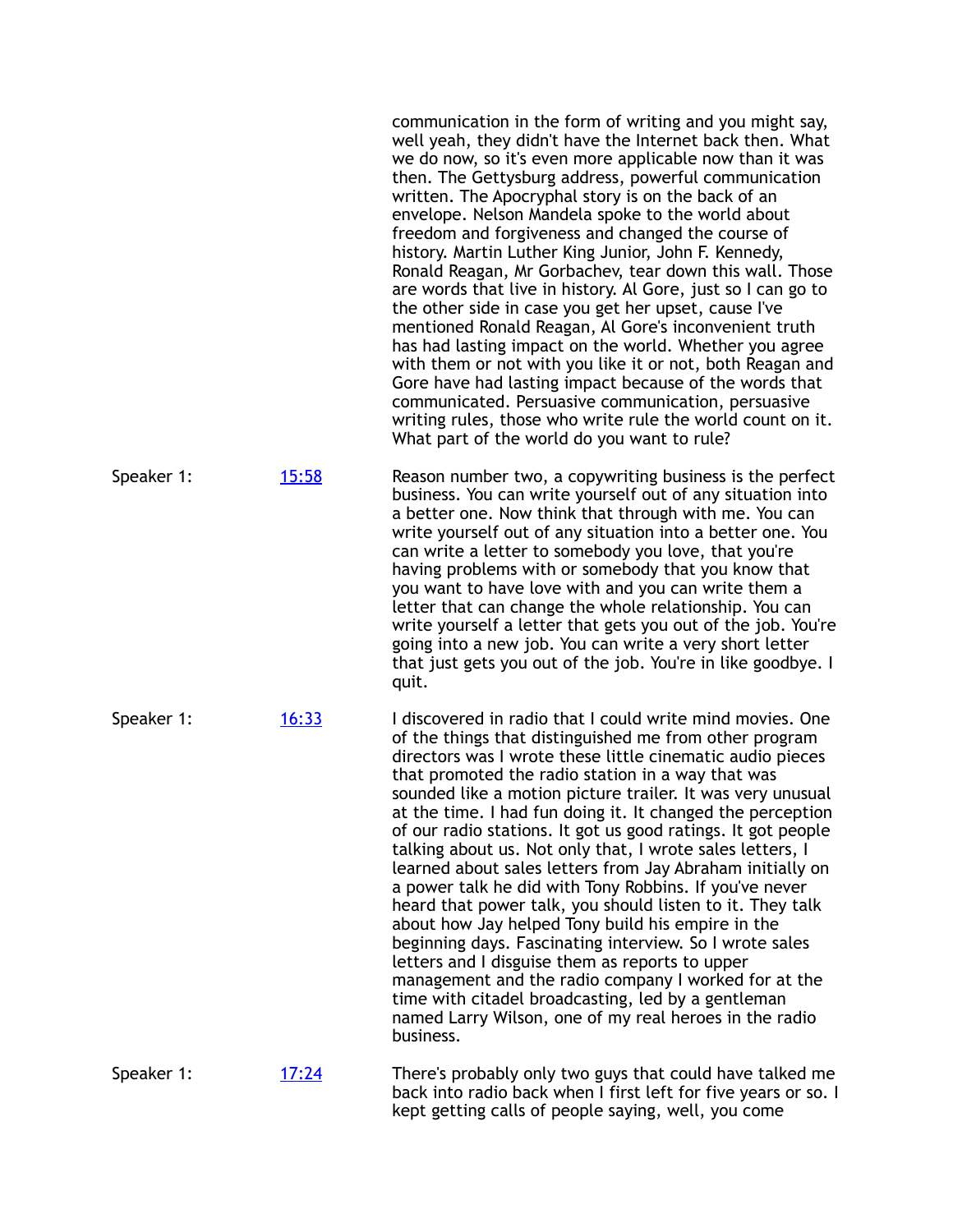|            |              | program this station, we come be on the air at this<br>station. I kept saying, no, no, no, no, no. And I kept<br>hoping that neither Larry nor Steve Cody would call me<br>because I would've caught, would have gone back into<br>radio for those guys. They were that good friends through<br>that. Good mentors. Larry and I were never buds that<br>hung out, but I respected him a lot and he was a mentor<br>to me whether you knew it or not, but I wrote marketing<br>pieces, sales letters to upper management about our<br>internet presence, our streaming presence online and I<br>was trying to convince them that I had a vision for what<br>we should do as a company and some of those ideas got<br>translated into actual business practices and that<br>company, they didn't know I was writing them.                                                                                                                             |
|------------|--------------|-----------------------------------------------------------------------------------------------------------------------------------------------------------------------------------------------------------------------------------------------------------------------------------------------------------------------------------------------------------------------------------------------------------------------------------------------------------------------------------------------------------------------------------------------------------------------------------------------------------------------------------------------------------------------------------------------------------------------------------------------------------------------------------------------------------------------------------------------------------------------------------------------------------------------------------------------------|
| Speaker 1: | 18:06        | Sales letters, copy, you can write yourself out of any<br>situation into a better one. I wrote marketing pieces for<br>our radio stations to grow our audience and our ratings. I<br>wrote ads for our clients to grow their businesses, which<br>made me virtually unfavorable from the radio business<br>because they couldn't fire ray because he was in charge<br>of the marketing for this account and that account<br>writing the copy for this account and that account, they<br>like him too much. I began to see the power that<br>copywriters who know what the game is about wield it. If<br>you understand the power of persuasive writing, you can<br>change any situation from what it is now to what you<br>want it to be is powerful indeed. Having a business that<br>powerful, it makes me excited. It should make you<br>excited to the number three reason copywriting is a<br>perfect business to start is everything is copy. |
| Speaker 1: | 18:57        | I often talk about this thing I call strategic influence. It's<br>the idea that every piece of your communication should<br>connect to your operation. She pointed some facet of<br>your business, some belief that you want your customers<br>to hold some behavior. You want them to engage in some<br>ideology you want to sell them on and you influence<br>people before they even meet you and before they even<br>take, you're selling them anything but you're selling them<br>on ideas and beliefs on a culture, on being part of your<br>tribe before they even meet you and when they meet<br>you, they feel like they know you and you've got<br>influence with them that nobody else has because you<br>wrote in advance and you realize that everything is copy<br>your business cards or copy. The sign on your door is copy<br>the way your phone is answered, his copy, your email<br>signature is copy.                           |
| Speaker 1: | <u>19:42</u> | Your book is copy. Your podcast is copy. This podcast is<br>copy. Think about that copy for what? I'll go into that<br>deeper in a future episode if you're interested. Reason<br>number four, copywriting is the perfect business to start.<br>Now, there is a starving market for good copywriters.                                                                                                                                                                                                                                                                                                                                                                                                                                                                                                                                                                                                                                               |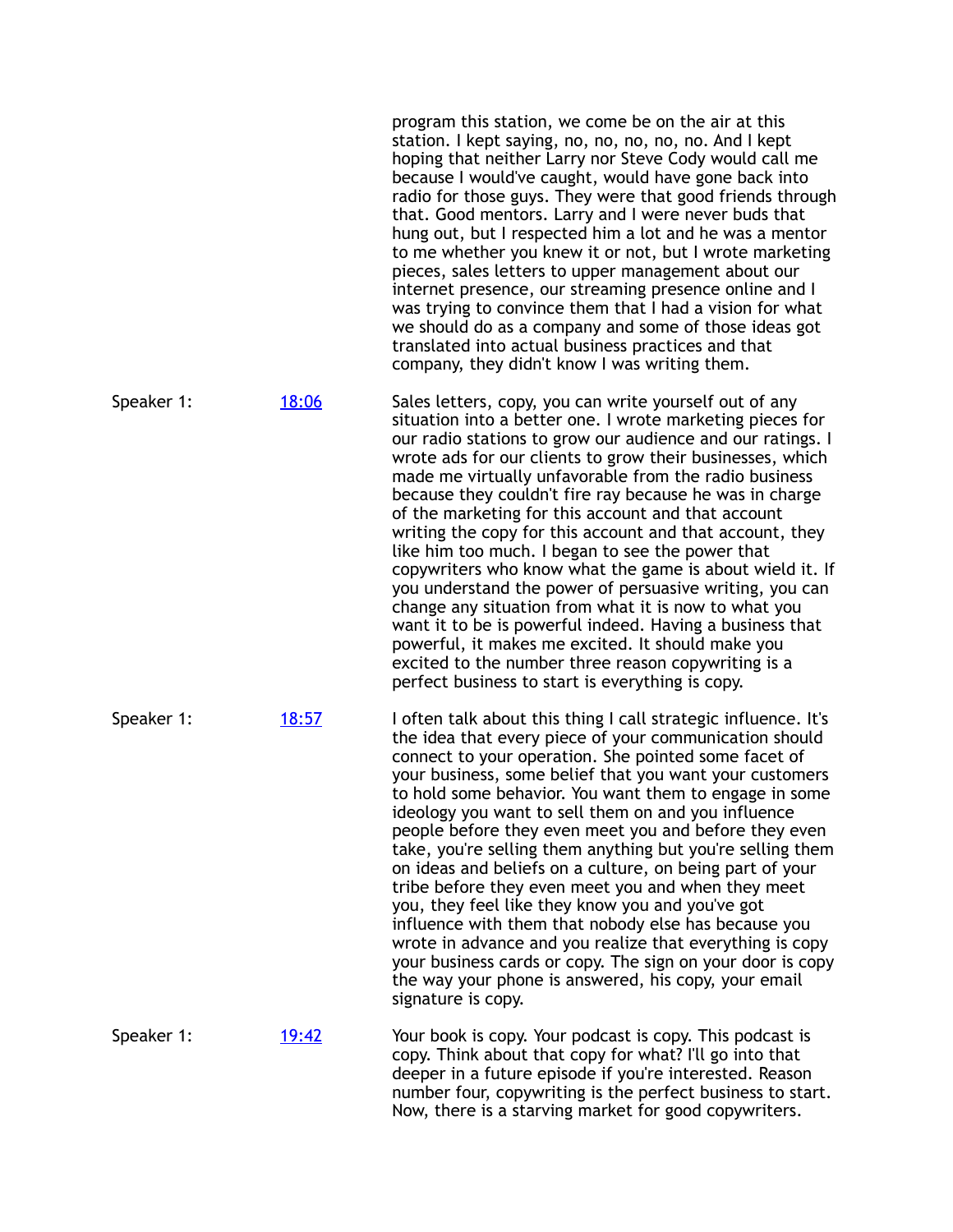|            |       | There's a story that's told about copywriting, great Gary<br>Halbert who talks about what you want to do is you want<br>to sell a product that people are starving for. In his<br>analogy was if you had a crowd of starving people around<br>you, literally starving, hungry people just came out of the<br>desert, what would you want to have? Well, hamburgers.<br>There's a stair starving market. Sell them hamburgers.<br>You have no problem selling hamburgers to starving<br>audience. Hundred starving people in front of you. You've<br>got hamburgers, you got sales. There's a starving market<br>right now for good copywriters. All online marketers<br>share a need for copy.                                                                                                                                                                                                              |
|------------|-------|-------------------------------------------------------------------------------------------------------------------------------------------------------------------------------------------------------------------------------------------------------------------------------------------------------------------------------------------------------------------------------------------------------------------------------------------------------------------------------------------------------------------------------------------------------------------------------------------------------------------------------------------------------------------------------------------------------------------------------------------------------------------------------------------------------------------------------------------------------------------------------------------------------------|
| Speaker 1: | 20:43 | All of them. Even the big name Gurus, especially them,<br>even the beginners, especially them, they're either good<br>at it themselves or they hire or partner with somebody<br>who is good at it or they perish. So the same publisher<br>perish in the marketing world is absolutely correct.<br>Publishing content, which is copy is what keeps you from<br>perishing is what builds your tribe, build your audience,<br>build your culture, spreads your message. If you want to<br>do one of these other businesses I mentioned earlier,<br>someday you want to be um, marketing guru. You want to<br>be in the business of affiliate marketing or you want to<br>be a coach or you want to be a digital course builder or<br>an Instagram influencer or any of those things we talked<br>about earlier. You need to know how to write copy and<br>needs to be a course is the core skill.             |
| Speaker 1: | 21:37 | If you don't have that skill, you're not going to last or<br>somebody in your company doesn't have that skill. You're<br>not going to last. And if and if you don't have it and<br>somebody in your company does, then they're willing the<br>power. You need to be the first copywriter for your own<br>business and the best way to do that is to become a<br>copywriter for higher. First, have a copywriting business<br>because everything is copy and when you understand<br>that, you begin to see the power, the marketing you can<br>do in all your activities, not just in advertising that you<br>buy, but in all your activities. You're always marketing,<br>you're always writing copy and there's a starving market<br>for good copywriters. Now you might say, how do you<br>know that? Right? Because everyday they're banging on<br>my door saying, can you connect me with a copywriter? |
| Speaker 1: | 22:19 | For the longest time I said no, because I wasn't in that<br>business. I wasn't writing copy. I was teaching copy to<br>entrepreneurs who wanted to know how to write copy for<br>their own business, but I didn't want to write copy for<br>clients anymore. It wasn't scaling for me. I figured out a<br>way to do that. Now we have an agency that we used to<br>do client work. I occasionally do a personal project<br>myself, but there's a starving market that these                                                                                                                                                                                                                                                                                                                                                                                                                                 |

marketers all need copywriters. They're banging on my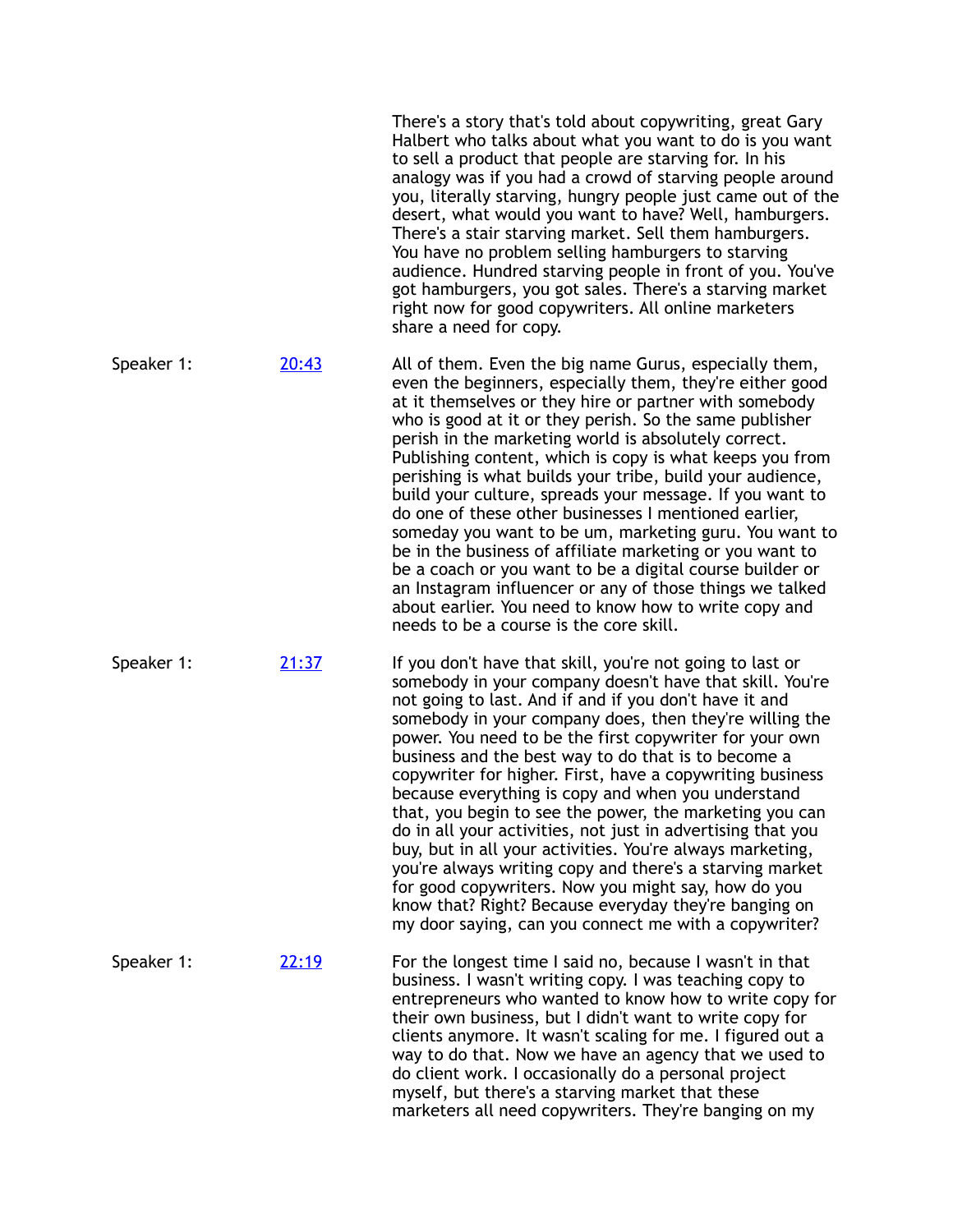|            |       | door everyday saying I need a good copywriter and now<br>I've got a source through our certification program. I can<br>supply them with writers, but whether you're part of that<br>or not or something like it or not, if you're a good<br>copywriter, you are in demand. There is a market for your<br>services if you know where to look for it and the best part<br>is you can earn while you learn.                                                                                                                                                                                                                                                                                                                                                                                                                                                                                                                                                        |
|------------|-------|-----------------------------------------------------------------------------------------------------------------------------------------------------------------------------------------------------------------------------------------------------------------------------------------------------------------------------------------------------------------------------------------------------------------------------------------------------------------------------------------------------------------------------------------------------------------------------------------------------------------------------------------------------------------------------------------------------------------------------------------------------------------------------------------------------------------------------------------------------------------------------------------------------------------------------------------------------------------|
| Speaker 1: | 23:00 | If you want to be in the seminar business, for instance,<br>you go to work for somebody writing copy for their<br>seminars and then you're at the seminar, you're in the<br>company. See how everything works. You understand how<br>to put seminars on how to fill the room. You'll learn it<br>often the back side of the stage and you don't know the<br>good, the bad and the ugly. You watch them make<br>mistakes. You don't have to and you're writing their copy.<br>All the mean well, getting better, better at writing copy<br>and you can go from copywriter, enter the seminar<br>business. If you want to, what we do in our certification<br>program is we nurture people from just being a writer<br>who wants to be a copywriter into being a copywriter.<br>Then becoming a freelancer who makes money by<br>writing. Then becoming a business owner, having a<br>copywriting business that's different from being a<br>freelance copywriter. |
| Speaker 1: | 23:39 | Having a copywriting business is different. The number<br>five reason why copywriting is the perfect business to<br>start now, starting a copywriting business is almost all<br>upside with no downside. Almost. Think about it. What do<br>you need? You need a laptop or a tablet or you could even<br>do it like Halbert used to do it with a pen and a legal<br>pad. I'm pretty sure Jay Abraham still writes copy that<br>way. Pen and legal pad to start a copywriting business.<br>There's no inventory. There's no employees needed.<br>There's no office needed. Stop right there. If you listen to<br>my show at all, you don't have an office. I have<br>employees. We have products that we sell. We have some<br>inventory because we've been sending out my books for<br>free, so how can I say? There's no inventory, no employees<br>in the office. In the beginning there was none of those<br>things.                                         |
| Speaker 1: | 24:27 | It was many years before I got to this stage, so you don't<br>have to worry about that right now. You don't have to<br>worry about it ever if you don't want to. Some of my<br>colleagues were successful copywriters don't have any of<br>this stuff because it just wants to keep the simplicity of<br>their business as totally up to you. There's no<br>manufacturing required. There's no cost of goods sold.<br>There's no shipping. There's no need for a single location.<br>You can do this from anywhere. You can be a vagabond if<br>you want to. There's no capital risk. You don't have to buy<br>a building or a franchise. You have to put your retirement                                                                                                                                                                                                                                                                                       |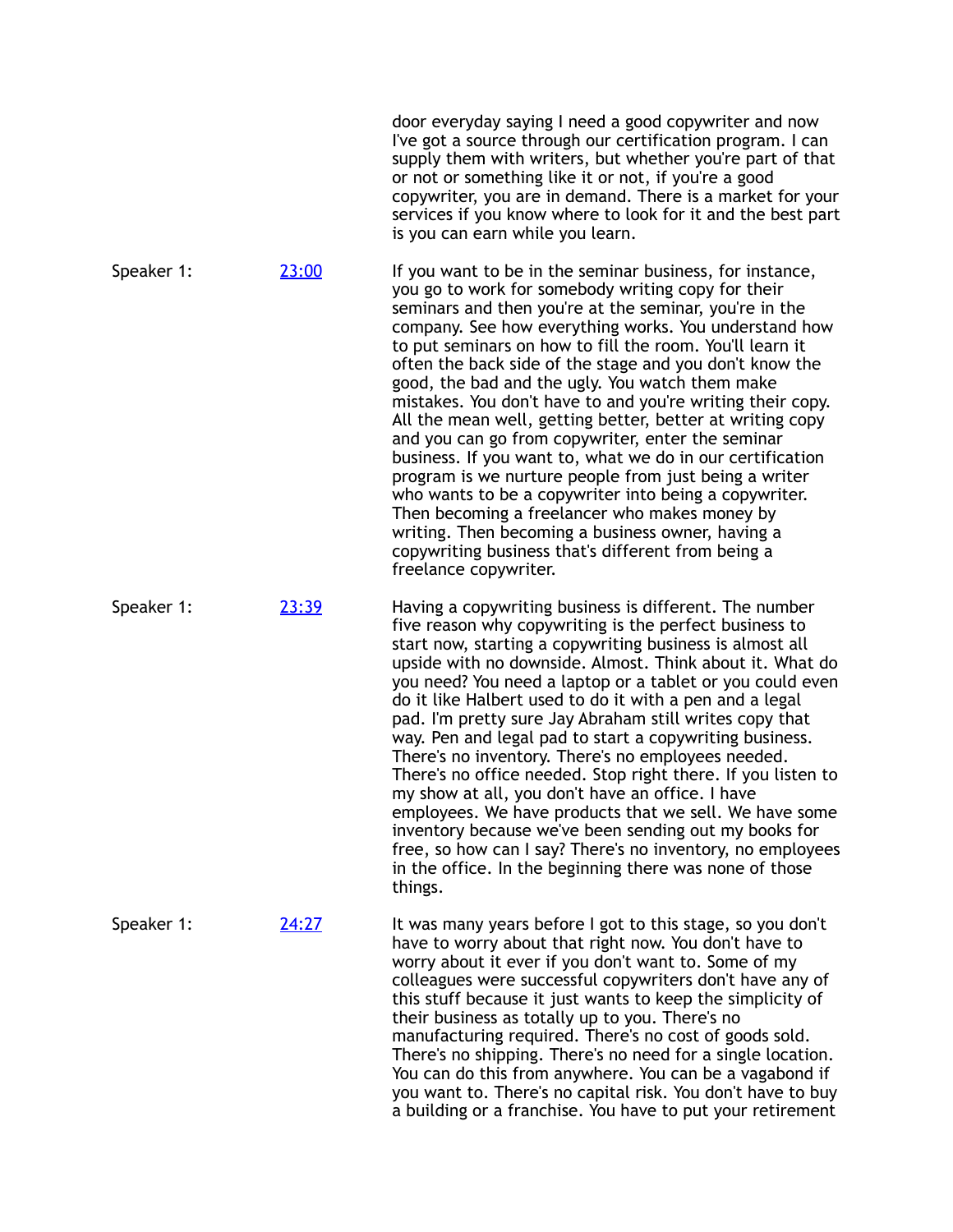|            |              | nest egg at risk. You've got to invest a little bit in<br>training. Maybe some in some mentoring, maybe in some<br>books and courses, but there's no big capital. I mean, it's<br>way different for starting a Mcdonald's franchise.                                                                                                                                                                                                                                                                                                                                                                                                                                                                                                                                                                                                                                                                                                                                     |
|------------|--------------|--------------------------------------------------------------------------------------------------------------------------------------------------------------------------------------------------------------------------------------------------------------------------------------------------------------------------------------------------------------------------------------------------------------------------------------------------------------------------------------------------------------------------------------------------------------------------------------------------------------------------------------------------------------------------------------------------------------------------------------------------------------------------------------------------------------------------------------------------------------------------------------------------------------------------------------------------------------------------|
| Speaker 1: | 25:04        | Trust me. I looked into it and if you want to quit at some<br>point you went, do you figure out I'm just going to quit<br>for now forever. For Awhile you just fold up your laptop<br>or tablet and close your business down whenever you<br>want to. You don't have to back up whenever you want to<br>as well. That my friends is freedom. That's why we get<br>into business, to have freedom. So many people say, if I,<br>if I talked to an audience, I can say, who here started<br>your business for freedom? Hands go up. All the hands go<br>up. Who has freedom? Keep your hand up. Most all the<br>hands go down and everybody laughs. This kind of<br>business can give you the freedom though. The freedom<br>that all those people are looking for. A copywriting<br>business is a lightweight ultra business that can yield big<br>dollars.                                                                                                               |
| Speaker 1: | <u>25:51</u> | So those are the five reasons why copywriting is the<br>perfect business to start. I suggest if you're thinking<br>about starting a new business or getting into one of those<br>Internet marketing businesses that I talked about earlier,<br>this is the best way to get in. You can earn while you<br>learn without making capital risk. You can make money.<br>You have a side hustle that actually pays you and you can<br>decide to start your own business, whatever you want to.<br>There's some books that can help you. There's so many of<br>them. I've read so many great books. I'll just recommend<br>a few that come to top of mind for me. There's one by<br>this guy named Ray Edwards is called how to write copy<br>that sells. That's a good primary writing. Good copy. Lots<br>of people say it's good. Michael Hyatt said it was good. It<br>must be good.                                                                                        |
| Speaker 1: | 26:24        | There's the entrepreneur's guide to getting your shit<br>together by John Carlton. Love that guy. Love that. Book<br>three books by Stephen Pressfield, or recommend the war<br>of art going pro and do the work. All Steven's books are<br>good, but those three are my favorites. Seth Godin has<br>two books that I would recommend tribes, and this is<br>marketing. Again, I love all his books. He's written like<br>500 bucks. I think it put those two are where I'd start.<br>Secrets of a freelance writer by Bob Bly. That's the one<br>that actually got me started in this business. You just<br>wrote a new edition a few years ago. Check it out. The<br>secrets of a freelance writer by Bob Bly. That's just a few<br>books you can start you off on this path of starting a<br>copywriting business. It's the best business to start. Now,<br>if you already know you want to be a copywriter and<br>you'd like personal mentoring with me for a year, |